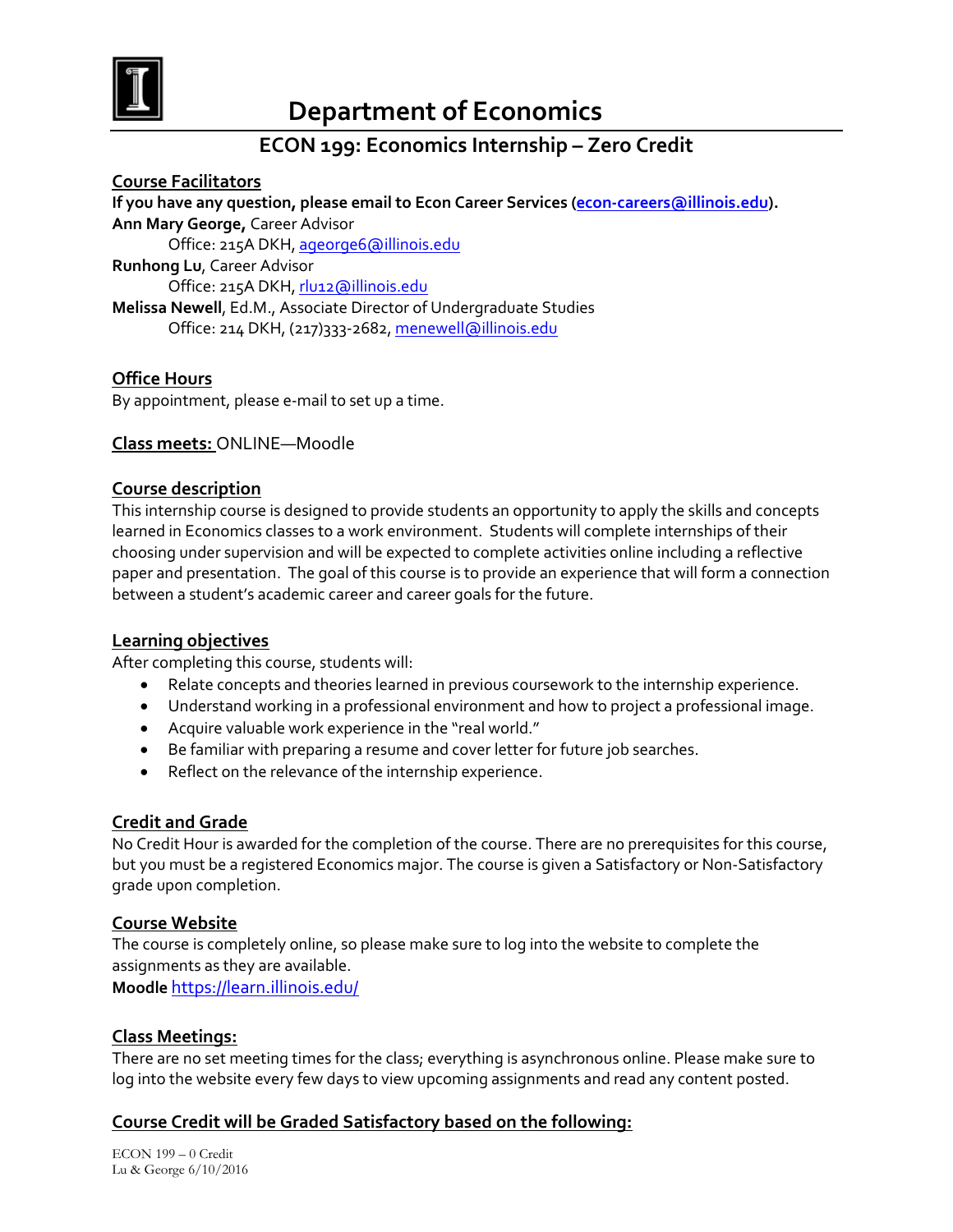- Assignments completed and submitted online by due dates
- Reflection Paper

**All assignments should be submitted error-free (spell check and correct format). Please read assignment carefully and submit as requested. If you have questions about any of the assignments, please be sure to contact the course instructors as early as possible.** It is encouraged that you complete assignments ahead of time.

## **Optional Assignments**

- Weekly Journal Entries:
	- o Weekly journal entries are optional. However, it would be highly recommended if you complete it every week to keep track of your internship for your own benefit.
- End-of-course Presentation:
	- o For 0 credit hour, the assignment of presentation on your internship is not required. However, if you want to practice your skills of presentation and talking in front of public, this would be an extremely great opportunity. Please contact the course facilitators if you would like to deliver a presentation at the end of the course.

## **Late Submissions:**

For any late submission of the assignments, extra make-ups are allowed. Please contact course instructors for details.

## **Academic Integrity**

Consistent with University policy, violations of academic integrity are considered a serious offense. A student who is discovered to have violated academic integrity in this course will be subject to the penalties discussed in Section 33 of the Code of Policies and Regulations Applying to All Students. Examples of penalties which may be imposed include a failing grade for the course. Se[e http://admin.illinois.edu/policy/code/article1\\_part4\\_1-402.html](http://admin.illinois.edu/policy/code/article1_part4_1-402.html) for further details.

Academic integrity is a serious matter. You are encouraged to review the student code so you are aware of your rights and responsibilities as a student.

The Student Code can be found at[: http://admin.illinois.edu/policy/code/](http://admin.illinois.edu/policy/code/)

## **Disability Accommodations**

To obtain disability-related academic adjustments and/or auxiliary aids, students with disabilities must contact the course instructor and the Disability Resources and Educational Services (DRES) as soon as possible. To contact DRES you may visit 1207 S. Oak St., Champaign, call 333-4603 (V/TTY), or [disability@illinois.edu.](mailto:disability@illinois.edu)